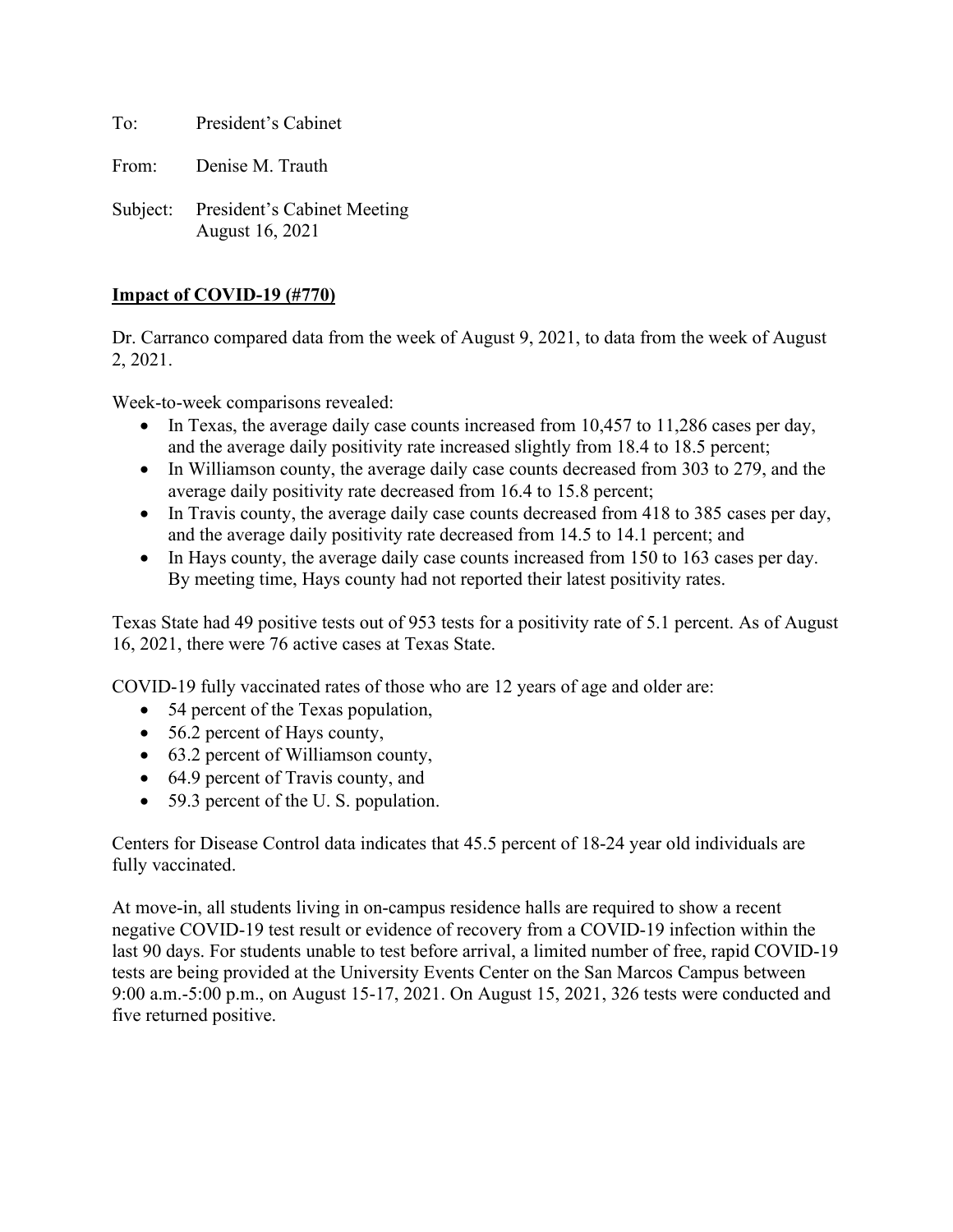Dr. Carranco discussed the effectiveness of the COVID-19 vaccines. Though vaccines are effective in protecting from severe disease and death and in significantly reducing hospitalizations, breakthrough infections are occurring. Thus, additional preventive measures, including wearing face coverings and testing, are recommended.

Dr. Carranco announced that the Food and Drug Administration has authorized the administration of a third dose of the Pfizer/BioNTech or Moderna vaccines to people with weakened immune systems. "Boosters" are available at the Student Health Center.

Texas State's approach to quarantine was clarified. Employees and students should quarantine if they have been identified as a close contact and stay home (do not return to work or class) for the prescribed time period.

- Fully vaccinated Bobcats who are asymptomatic are not required to quarantine but should get tested for COVID-19 three to five days after last exposure. They should also wear a face covering when indoors in public spaces for 14 days since the exposure or until a negative test result is obtained three to five days after exposure.
- Unvaccinated Bobcats are required to quarantine for 10 days since the time of last exposure for those who do not test or for seven days for those who test immediately and again five to seven days after close contact, producing negative test both times.

Neither instructors/supervisors should require a negative COVID-19 tests result or medical note from students/employees in order to resume in-person activities.

Testing on the Round Rock Campus was discussed. Currently, two sites are available on campus and nearby. The Student Health Center on the Round Rock Campus will resume testing at the start of the fall 2021 semester.

The August 17, 2021, Virtual Town Hall Meeting was discussed. President Trauth will provide introductory and closing remarks, Dr. Carranco will share updates on COVID-19 transmission patterns, the Delta variant, health and safety measures for fall 2021, and mass vaccinations. Provost Bourgeois will discuss topics related to course delivery. Mr. Algoe will provide guidance for supervisors on staff support. Dr. Breier will moderate the question-and-answer portion of the Town Hall, and all presenters, plus Dr. Hernandez, will be available to answer questions.

# **Clery Act (#772)**

Dr. Lloyd and guests Ms. Kristina Morales, Clery Act Coordinator, and Mr. Bobby Mason, Chief Compliance Officer, reviewed the process for drafting the Annual Security and Fire Safety Report (ASFSR) 2021 and provided an overview of the contents of the report.

The ASFSR 2021 provides campus crime statistics for the San Marcos and Round Rock Campuses for calendar years 2018, 2019, and 2020; policy statements regarding campus safety and security measures; descriptions of prevention and awareness programs; safety-related university procedures and important guidance; and other essential safety information. Statistics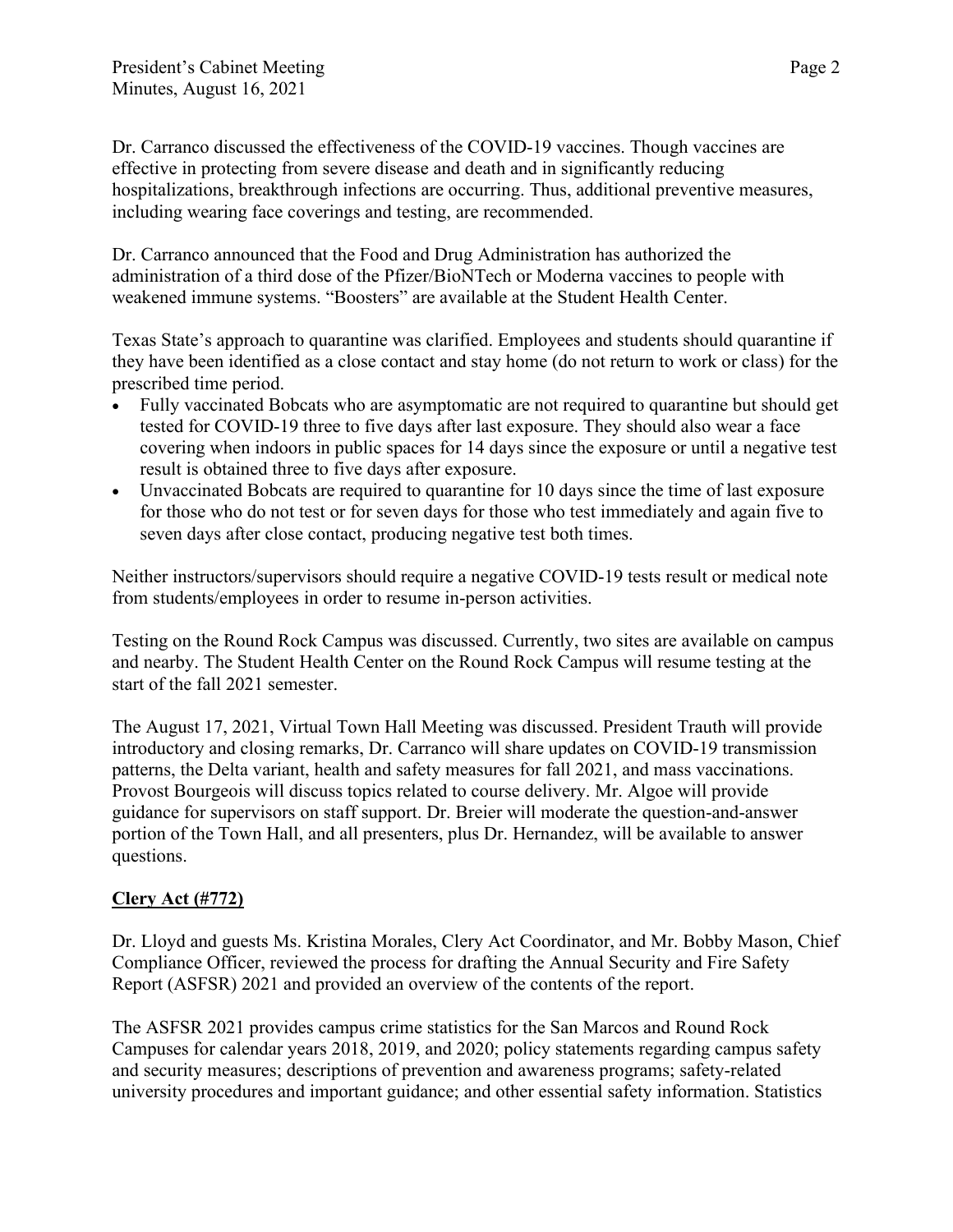for calendar year 2019 have been updated, specifically for the liquor law violation referrals and stalking crime categories. These modifications were made as a result of further review of Texas State records.

Dr. Lloyd lauded Ms. Morales and the Clery Act Liaisons for their efforts in producing a welldone report in a timely manner.

## **UPPS 04.04.01, General Workplace Policy**

Mr. Algoe discussed pen and ink changes to UPPS 04.04.01, General Workplace Policy. Two major changes were made to the policy:

- the terms "short-term" and "long-term" were added to help clarify the difference between remote work and telecommuting, and
- "rolling 12-month period" was added to help clarify the period of time by which 30 workdays can be taken for short-term remote work.

Mr. Pierce suggested that any reference to the rolling 12-month period be replaced with fiscal year. He also highlighted some challenges that complicate the recording and tracking of remote work. President Trauth asked Mr. Algoe and Mr. Pierce to discuss the policy and related time entry challenges and to provide Cabinet with an update at a later date.

## **President's Update (#556)**

President Trauth announced that new TSUS Regents Sheila Faske and Stephen Lee, along with Chancellor Brian McCall, will visit the San Marcos Campus on September 3, 2021.

## **Significant Issues (#01)**

Dr. Lloyd discussed the final stages of Texas State's work with Life Anew. The recommendations, which are based on perspectives shared by more than 100 faculty, staff, and students, including President Trauth and all cabinet members, during a series of meetings facilitated by representatives from Life Anew, will be reviewed by administrators and Diversity, Equity, Inclusion and Accessibility (DEIA) leaders, with the goal of maintaining momentum around fostering equitable relationships at Texas State by developing the most effective approach to analyzing the information provided by Life Anew, establishing DEIA priorities, and developing a plan of action to address those priorities.

Provost Bourgeois provided an enrollment update. Currently, 6,371 freshmen are registered, which is higher than Texas State's previous record of 6,314 freshmen in 2019.

Provost Bourgeois announced the formation of The First Year Student Success Executive Committee to oversee initiatives, programs, services, and activities occurring from the undergraduate student's admission through the completion of the first year at Texas State.